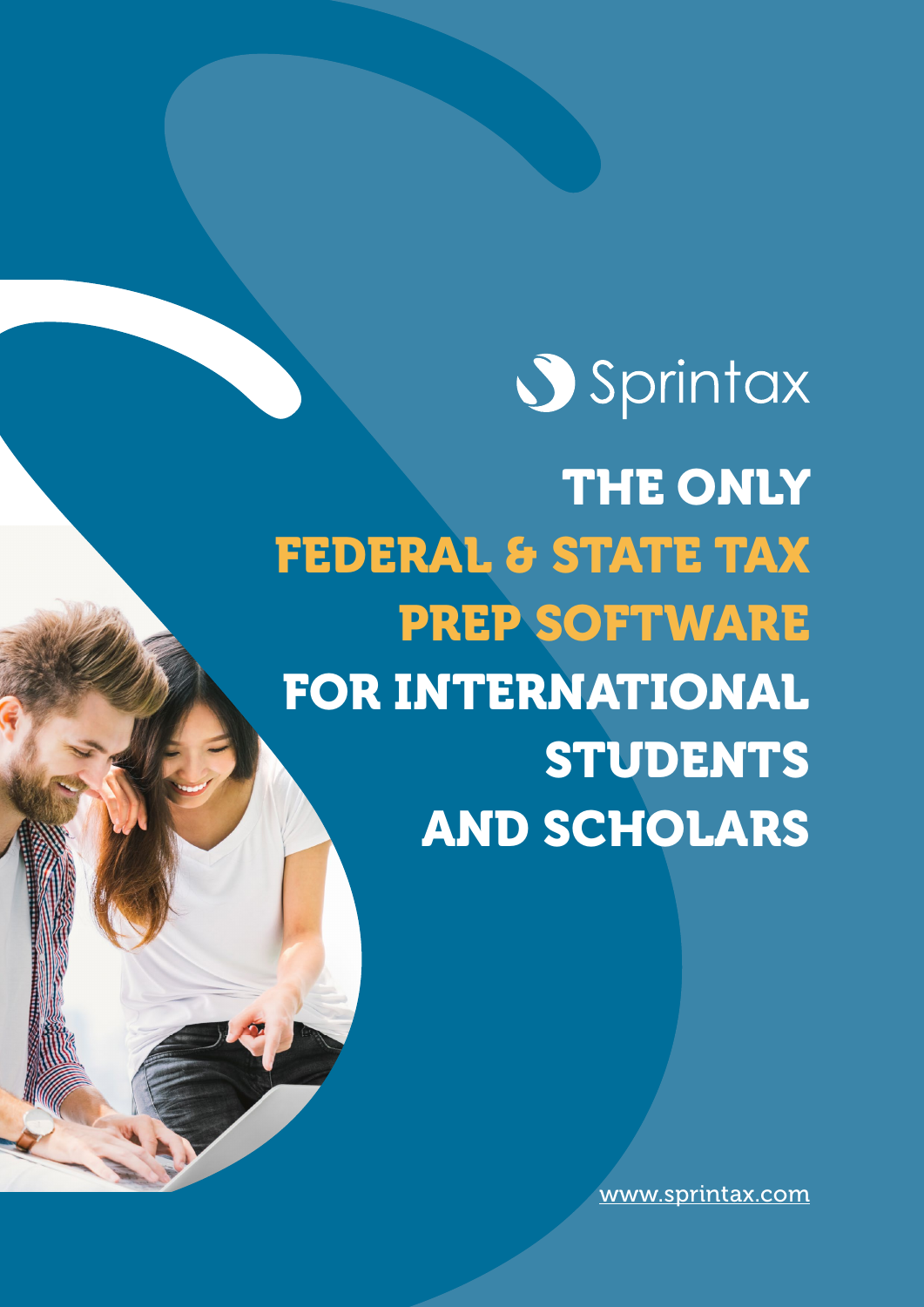

Sprintax is an easy-to-use system that will guide you through each part of the tax preparation process.



# How do I get started with Sprintax?

## STEP 1



Create a Sprintax account or log in into your existing account (if you already have one)

# STEP 2



Answer some simple questions

# STEP 3



If you have received a school access code or Sprintax discount code, enter it in the "review your order" section



Most State Tax return(s) are available for download immediately but some are processed by the team. Please allow 3 days.

# STEP 4 STEP 5 STEP 6



Download and print your tax form(s)



Sign and send the forms to the relevant tax department as per the instructions provided in the return pack